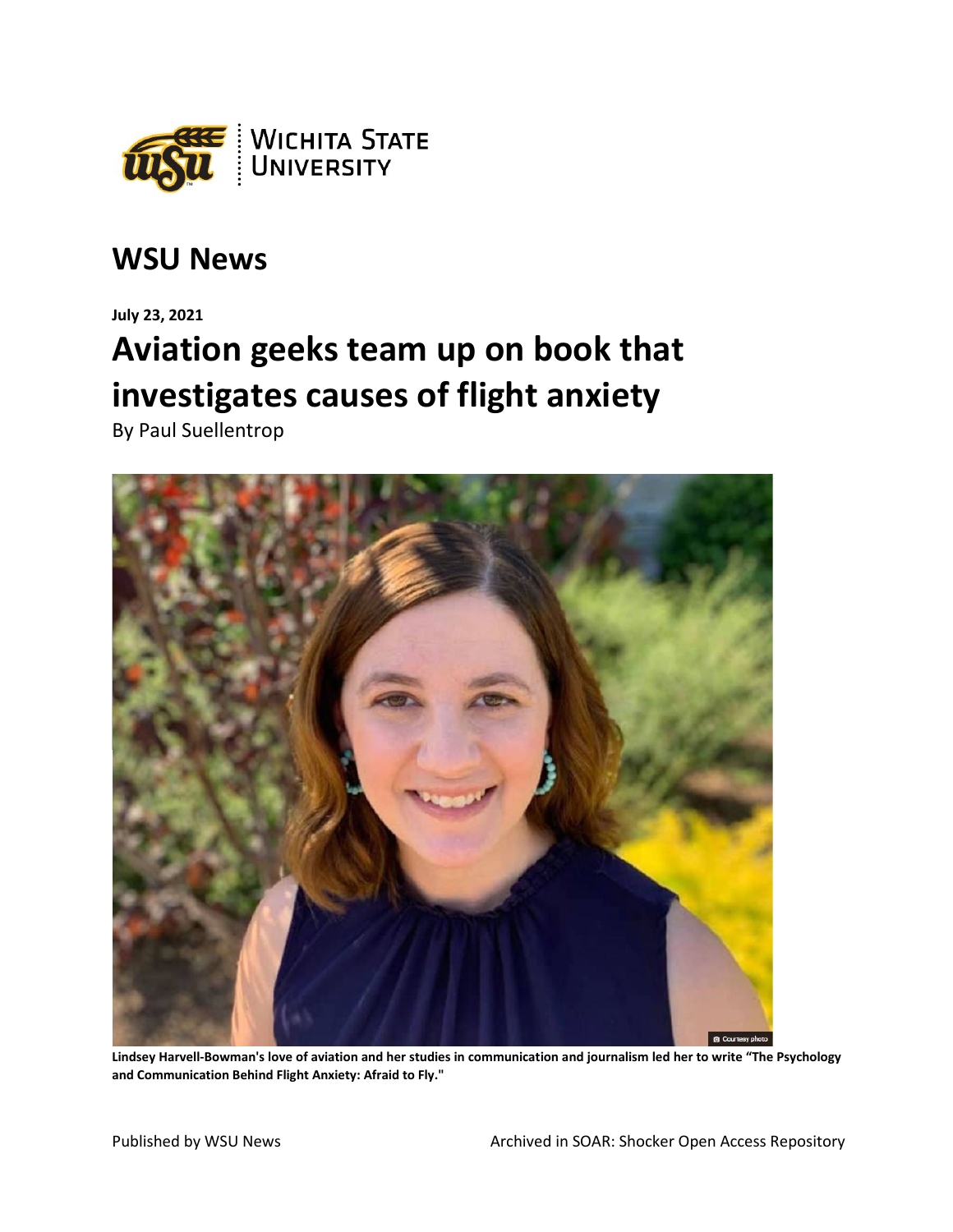- Lindsey Harvell-Bowman earned her master's degree in communication studies at Wichita State, a stop that nurtured her love of aviation.
- Harvell-Bowman is director of the Terror Management Lab at James Madison University, where research looks at the intersection of communication, journalism and psychology.
- Her book delves into how media coverage can influence travelers, and how airports and airlines can help the anxiety of their customers.

Lindsey Harvell-Bowman and Eric Wilson consider themselves aviation geeks. They tease each other about favorite airlines and digest every bit of airplane news and research.

It is fitting their friendship began as graduate students at Wichita State University, in the Air Capital of the World. Their collaboration continues in Harvell-Bowman's "The Psychology and Communication Behind Flight Anxiety: Afraid to Fly," a book that examines the intersection of journalism, communication, and psychology in affecting the flying public.

"I wrote this in a way that would appeal to academics and also the public," Harvell-Bowman said. "This is really helpful for journalists to read, and I think it's helpful for the flying public to read."

Harvell-Bowman, associate professor in the School of Communication Studies at James Madison University, authored the book. She earned her master's in communication studies in 2007 at Wichita State. Wilson, an instructor in Wichita State's Elliott School of Communication, wrote the forward. Jerry Siebenmark, senior editor of Aviation International News and a graduate of the Elliott School, wrote a review.

Harvell-Bowman's father piloted hot air balloons and took her to air shows as a youngster. Wilson worked as a public relations intern at Southwest Airlines. They shared an office as graduate teaching assistants at WSU to start a friendship that is rarely far from a discussion about aviation.

"We bonded over that," Wilson said. "We go back and forth: She's a big United (Airlines) fan, and I'm a Southwest guy."

It was a natural for Wilson to write the forward for the book, which appeals to both teachers due to its interdisciplinary nature.

"What interested me the most is that looks at media coverage of some of these big, recent disasters," Wilson said. "People seem to be really, really passionate about the airline industry. It's kind of that shared experience. There are nervous flyers, and maybe it will help some of those."

Fear of flying can be fed or comforted by journalism and communication. Harvell-Bowman looks at research into death anxiety, stories of plane crash survivors and media coverage to conclude with recommendations for the media and the flying public.